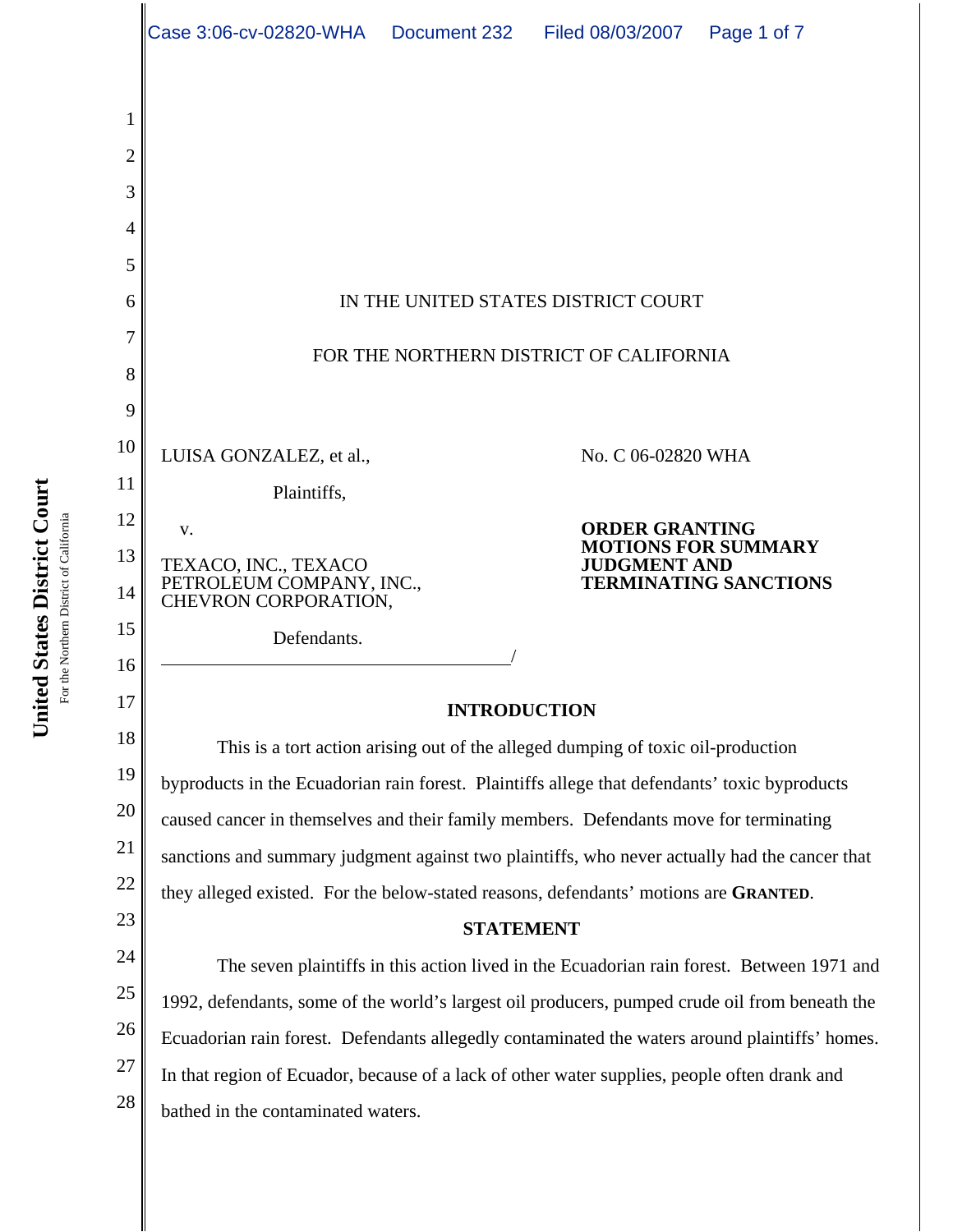Litigation regarding defendants' alleged conduct has been ongoing for well over a decade. In 1993, a group of Ecuadorians, purporting to represent a plaintiff class, sued Texaco in the United States District Court for the Southern District of New York. That action was dismissed on *forum non conveniens* grounds, on the condition that Texaco agree to litigate the issues in Ecuador. *See generally Aguinda v. Texaco, Inc.*, 303 F.3d 470, 473 (2d Cir. 2002).

In 2003, a group of Ecuadorians brought a lawsuit in Ecuador seeking injunctive relief that would include a clean up of the polluted areas and payment for 10 percent of the total repair work (Compl., Aguinda v. ChevronTexaco Corp., Super. Ct. of Nueva Loja, Lago Agrio, Province of Sucumbios, Ecuador; May 7, 2003).

10 11 12 13 14 15 In 2004, ChevronTexaco Corp. and Texaco commenced an arbitration proceeding against Petroecuador, claiming a right to indemnification for their costs and expenses in connection with the litigation brought in Ecuador. The Republic of Ecuador and Petroecuador sued to stay the arbitration. *See generally Republic of Ecuador v. ChevronTexaco Corp.*, 376 F. Supp.2d 334 (S.D.N.Y. 2005). That action is still pending. Civil Docket Sheet, *Republic of Ecuador v. ChevronTexaco Corp.*, No. Civil 04-8378 LBS.

16 17 18 Plaintiffs in this action allege that defendants' activities exposed them and their families to toxins that caused them cancer. This action sets forth various tort claims against defendants, including negligence, intentional or reckless infliction of emotional distress, and battery.

19 20 21 22 23 24 The claims of two specific plaintiffs, Gloria Chamba and Luisa Gonzales, are at issue in the instant motions. In the complaint, Chamba alleged that she suffers from emotional distress due to her son's leukemia, allegedly caused by defendants' conduct (2d Am. Compl. ¶ 12). At her deposition, however, she admitted that her son does not have and has never had leukemia. Chamba herself has suffered no physical injury. The relevant deposition testimony is as follows (Rector Decl. (Chamba) Exh. 1 at 23–24, 100–01):

> Q: In October 2002 did any of the doctors tell you that your son had been diagnosed with leukemia?

> > 2

A: No.

1

2

3

4

5

6

7

8

9

25

26

27

28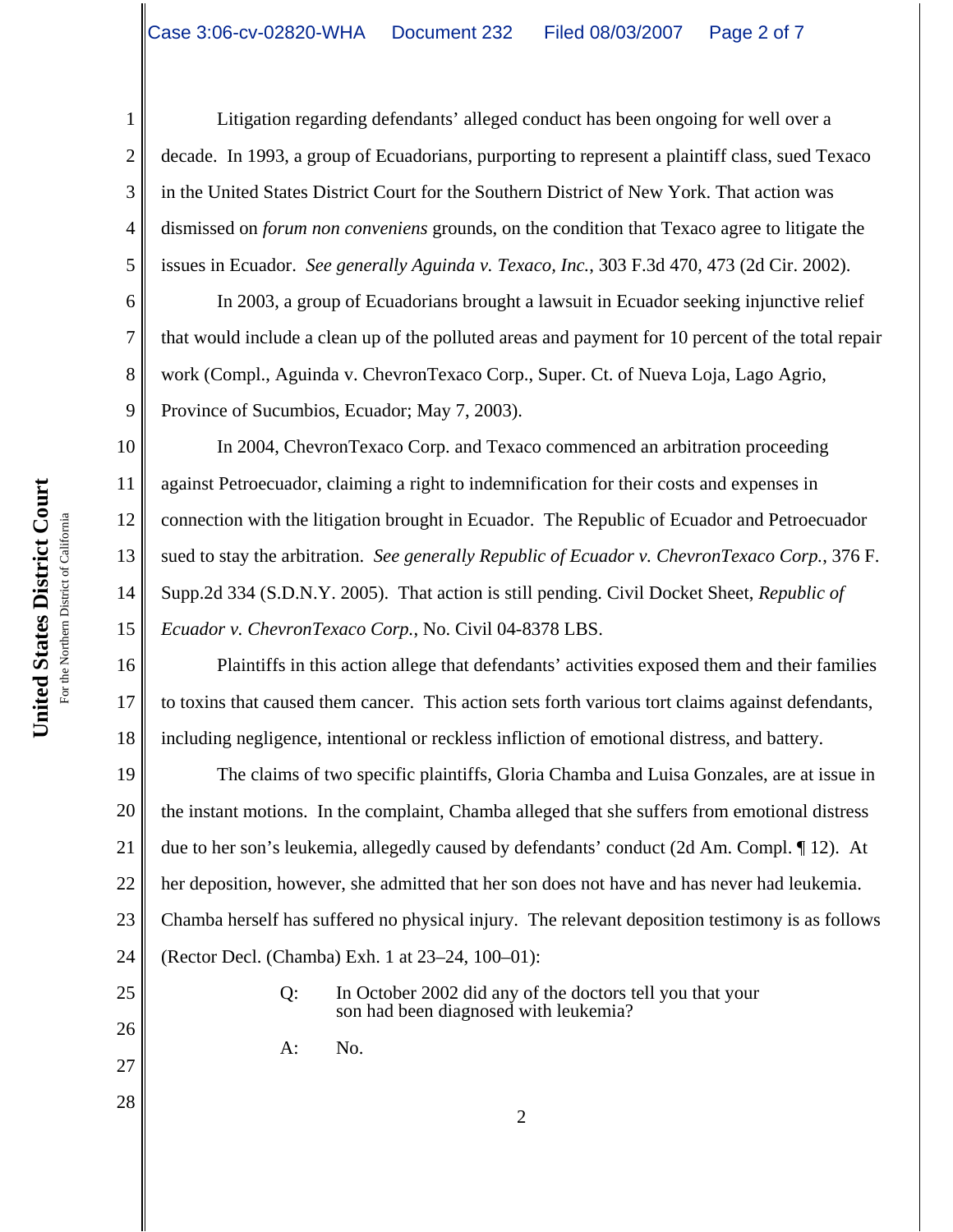|                | Case 3:06-cv-02820-WHA | Document 232                                                                                                                 | Filed 08/03/2007 | Page 3 of 7                                                 |  |  |
|----------------|------------------------|------------------------------------------------------------------------------------------------------------------------------|------------------|-------------------------------------------------------------|--|--|
| 1              | Q:                     | Has any doctor ever told you that your son has been                                                                          |                  |                                                             |  |  |
| $\overline{c}$ |                        | diagnosed with leukemia?                                                                                                     |                  |                                                             |  |  |
| 3              | A:                     | Absolutely not.                                                                                                              |                  |                                                             |  |  |
| 4              |                        | *                                                                                                                            | *<br>*           |                                                             |  |  |
| 5              | Q:                     | Paragraph 12 of the complaint says that "In October 2002<br>Jane Gloria Chamba's son who was seven years old was             |                  |                                                             |  |  |
| 6              |                        | diagnosed with leukemia." Did you know that<br>$(indicating)? \dots$                                                         |                  |                                                             |  |  |
| $\overline{7}$ | [A:]                   | No.                                                                                                                          |                  |                                                             |  |  |
| 8              | Q:                     | That's false, isn't it?                                                                                                      |                  |                                                             |  |  |
| 9              | A:                     | Yes, it's false.                                                                                                             |                  |                                                             |  |  |
| 10             | Q:                     | Your son was not diagnosed with leukemia in October                                                                          |                  |                                                             |  |  |
| 11             |                        | 2002, was he?                                                                                                                |                  |                                                             |  |  |
| 12             | $A$ :                  | No.                                                                                                                          |                  |                                                             |  |  |
| 13             | Q:                     | And your son has never been diagnosed with any type of<br>cancer, has he?                                                    |                  |                                                             |  |  |
| 14             | A:                     | No.                                                                                                                          |                  |                                                             |  |  |
| 15             | Q:                     | So when the complaint says that "Gloria Chamba's son                                                                         |                  |                                                             |  |  |
| 16             |                        | contracted cancer because of his exposure to those toxins,"<br>that's false, isn't it?                                       |                  |                                                             |  |  |
| 17             | A:                     | Yes.                                                                                                                         |                  |                                                             |  |  |
| 18             | Q:                     | And when the complaint says that "Gloria Chamba"                                                                             |                  | provides care to her son as he slowly deteriorates from his |  |  |
| 19             |                        | cancer," that's false, isn't it?                                                                                             |                  |                                                             |  |  |
| 20             | $A$ :                  | Yes.                                                                                                                         |                  |                                                             |  |  |
| 21             |                        | $\ast$                                                                                                                       | $\ast$<br>∗      |                                                             |  |  |
| 22             | Q:                     | Did you ever authorize your lawyers to sue Texaco,                                                                           |                  |                                                             |  |  |
| 23             |                        | claiming that your son has leukemia?                                                                                         |                  |                                                             |  |  |
| 24             | $A$ :                  | No.                                                                                                                          |                  |                                                             |  |  |
| 25             | Q:                     | Did your lawyers ever tell you that they were going to sue<br>Texaco, claiming that your son was diagnosed with<br>leukemia? |                  |                                                             |  |  |
| 26             | $A$ :                  | No.                                                                                                                          |                  |                                                             |  |  |
| 27             |                        |                                                                                                                              |                  |                                                             |  |  |
| 28             |                        |                                                                                                                              | 3                |                                                             |  |  |

United States District Court **United States District Court** For the Northern District of California For the Northern District of California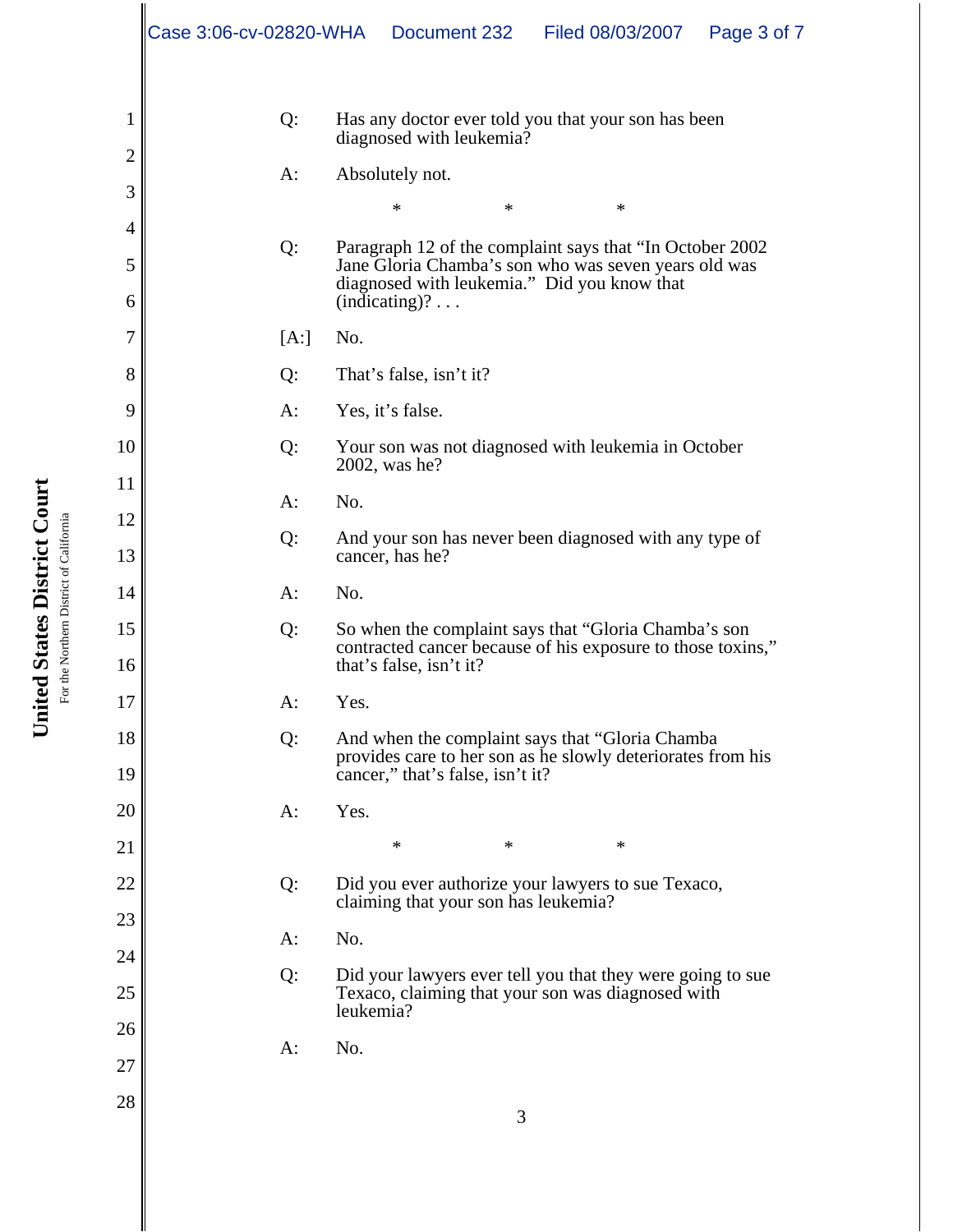|                | Case 3:06-cv-02820-WHA                                                                          | Document 232<br>Filed 08/03/2007<br>Page 4 of 7                                                           |  |  |  |  |
|----------------|-------------------------------------------------------------------------------------------------|-----------------------------------------------------------------------------------------------------------|--|--|--|--|
| 1              | Q:                                                                                              | Did Ms. Teresa [plaintiffs' paralegal] ever ask you whether<br>your son had been diagnosed with leukemia? |  |  |  |  |
| 2              | No.<br>$A$ :                                                                                    |                                                                                                           |  |  |  |  |
| 3              | Q:                                                                                              | Did Ms. Teresa ever ask you whether your son had been                                                     |  |  |  |  |
| 4              |                                                                                                 | diagnosed with any cancer?                                                                                |  |  |  |  |
| 5              | $A$ :                                                                                           | No.                                                                                                       |  |  |  |  |
| 6              | A similar problem has arisen with respect to Gonzales. She alleged in the complaint that        |                                                                                                           |  |  |  |  |
| $\overline{7}$ | she had been diagnosed with breast cancer allegedly caused by exposure to defendants' toxins.   |                                                                                                           |  |  |  |  |
| 8              | Additionally, her husband Nixon Rodriguez Crespo filed derivative claims based on his wife's    |                                                                                                           |  |  |  |  |
| 9              | loss of consortium. In Gonzales's deposition, however, she admitted that she has never been     |                                                                                                           |  |  |  |  |
| 10             | diagnosed with breast cancer (2d Am. Compl. ¶ 8; Rector Decl. (Gonzales) Exh. 3 at 38–40,       |                                                                                                           |  |  |  |  |
| 11             | $213$ :                                                                                         |                                                                                                           |  |  |  |  |
| 12             | Q:                                                                                              | At the time you filed the complaint against Texaco in April                                               |  |  |  |  |
| 13             |                                                                                                 | 2006, did you know that you had not been diagnosed with<br>breast cancer?                                 |  |  |  |  |
| 14             | Yes.<br>$A$ :                                                                                   |                                                                                                           |  |  |  |  |
| 15             | Q:                                                                                              | You knew that it was false that you claimed to have breast                                                |  |  |  |  |
| 16             |                                                                                                 | cancer; right?                                                                                            |  |  |  |  |
| 17             | Yes.<br>$A$ :                                                                                   |                                                                                                           |  |  |  |  |
| 18             |                                                                                                 | *<br>*<br>*                                                                                               |  |  |  |  |
| 19             | Q:<br>And so you made up a false claim about having breast<br>cancer, didn't you?               |                                                                                                           |  |  |  |  |
| 20             | $A$ :                                                                                           | At that time, yes.                                                                                        |  |  |  |  |
| 21             |                                                                                                 | *<br>*<br>*                                                                                               |  |  |  |  |
| 22             | Q:                                                                                              | Did you think it would help your case if you sued, claiming                                               |  |  |  |  |
| 23             | to have breast cancer, when you had not been diagnosed<br>yet?                                  |                                                                                                           |  |  |  |  |
| 24             | Yes.<br>$A$ :                                                                                   |                                                                                                           |  |  |  |  |
| 25             | Q:                                                                                              | Is that why you did it?                                                                                   |  |  |  |  |
| 26             |                                                                                                 |                                                                                                           |  |  |  |  |
| 27             | Following her deposition, medical tests revealed what plaintiffs' counsel describe (without any |                                                                                                           |  |  |  |  |
| 28             |                                                                                                 | evidentiary support) as "an ovarian abnormality which may be cancerous in nature" (Gonzales Opp. 2).      |  |  |  |  |

United States District Court **United States District Court** For the Northern District of California For the Northern District of California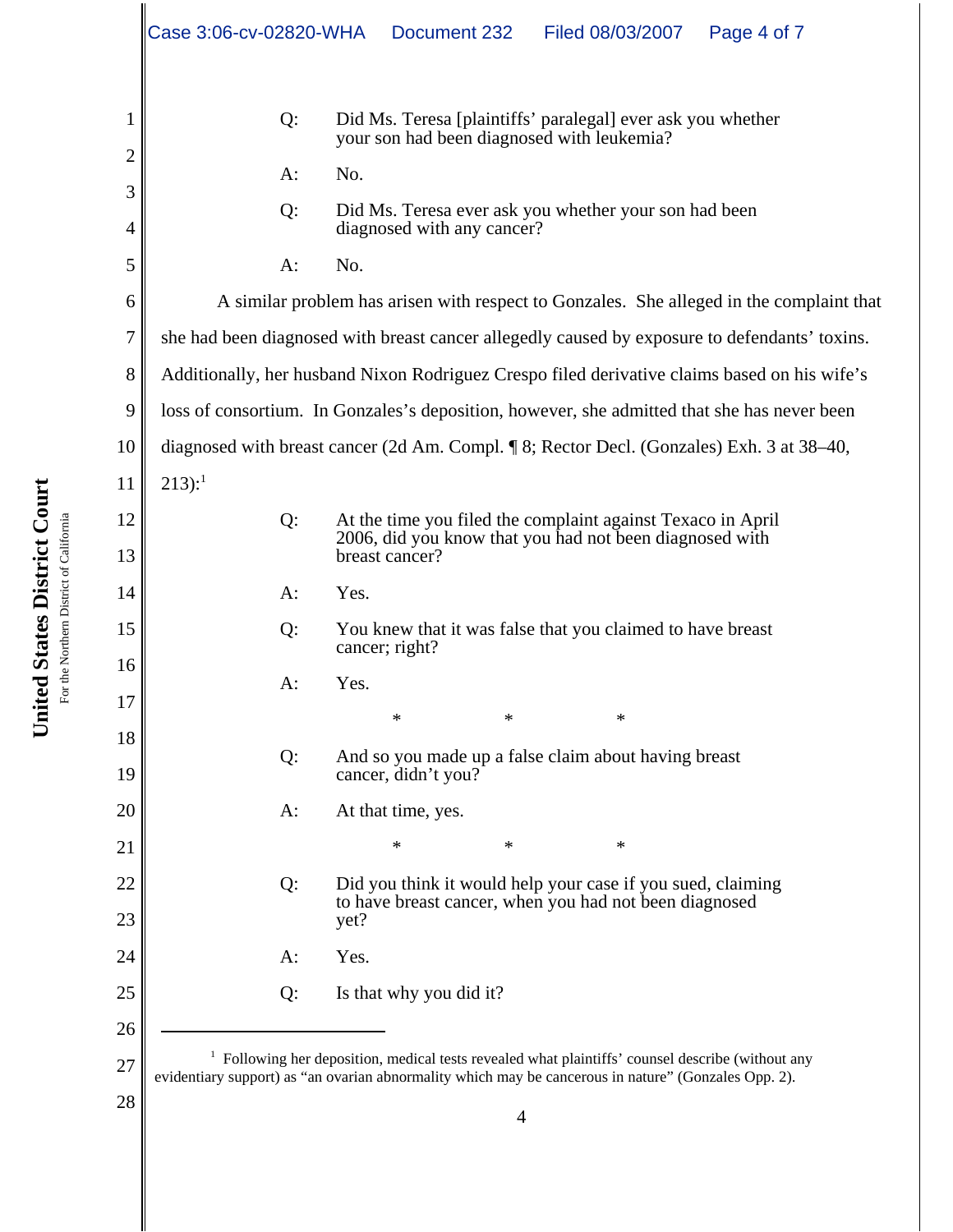\*\* \*

Q: Were you hoping that Texaco would pay you if you claimed to have cancer?

A: Yes.

## **ANALYSIS**

Defendants now move for terminating sanctions, or alternatively, for summary judgment against Chamba and Gonzales.

## **1. PLAINTIFF GLORIA CHAMBA.**

With respect to Chamba's claims, counsel's one-paragraph "response" to the instant motion is not an opposition. Counsel simply states that Chamba "filed this action on the belief that the health of her family had been adversely impacted by the conduct of defendants" but that she "lacks any evidence with which to refute Defendants' Motion for Summary Judgment" (Chamba Opp. 1).

Both of defendants' proposed grounds for relief must be granted as to plaintiff Chamba. Dismissal of Chamba's claims is appropriate here. "[O]utright dismissal of a lawsuit, . . . is a particularly severe sanction, yet is within the court's discretion." *Chambers v. NASCO, Inc.*, 501 U.S. 32, 44–45 (1991); *see also Leon v. IDX Sys. Corp.*, 464 F.3d 951, 958 (9th Cir. 2006) ("Dismissal is an available sanction when a party has engaged deliberately in deceptive practices that undermine the integrity of judicial proceedings because courts have inherent power to dismiss an action when a party has willfully deceived the court and engaged in conduct utterly inconsistent with the orderly administration of justice.") (quotations omitted). Moreover, there is no triable issue of fact with respect to any of Chamba's claims in this matter. Accordingly, defendants are entitled to summary judgment as to Chamba's claims pursuant to Federal Rule of Civil Procedure 56. Plaintiff Chamba's claims are dismissed with prejudice.

1

2

3

4

5

6

7

8

9

10

11

12

13

14

15

16

17

18

19

20

21

22

23

24

25

26

27

28

**United States District Court**

United States District Court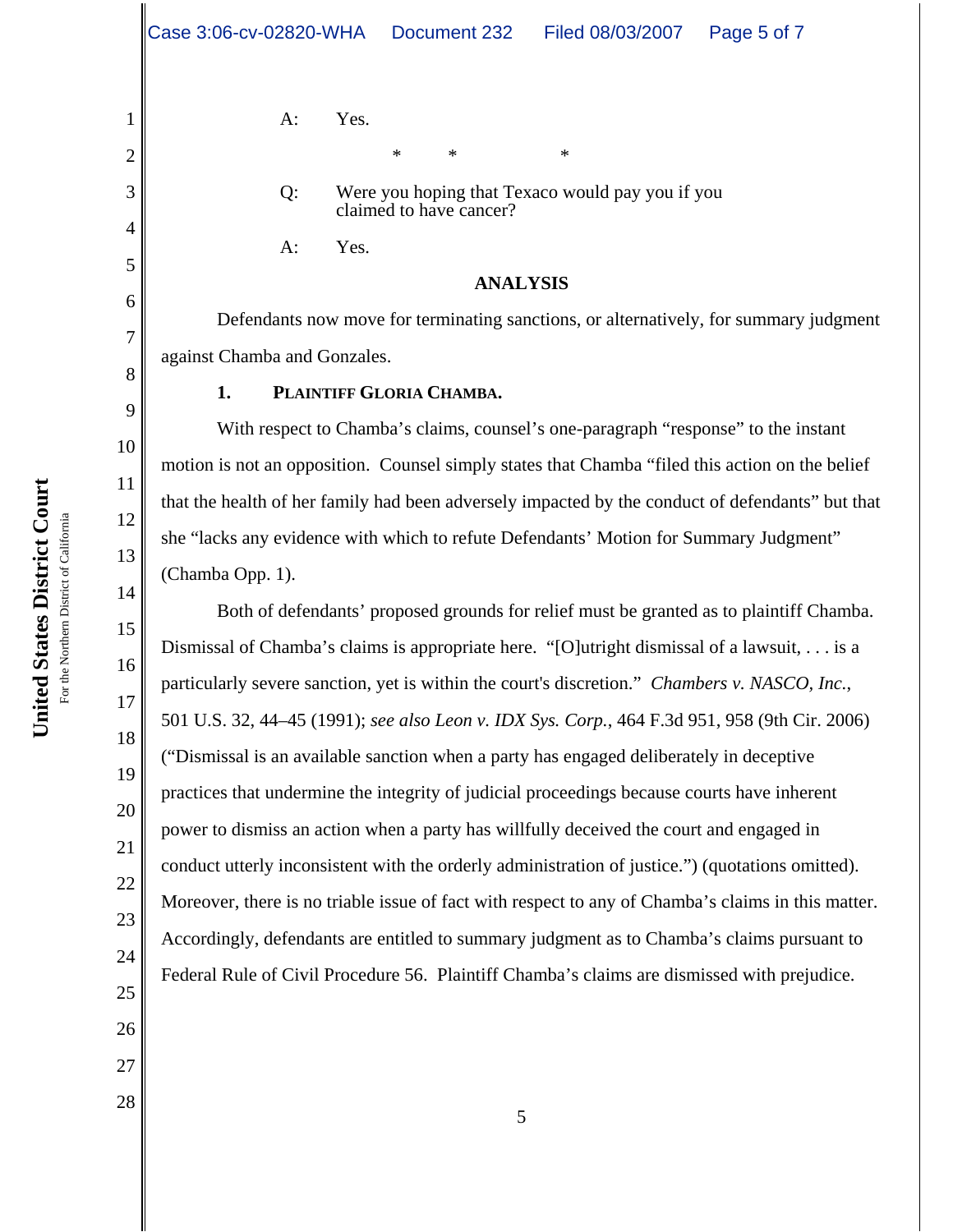| $\overline{2}$ |
|----------------|
| 3              |
| 4              |
| 5              |
| 6              |
| 7              |

11

16

24

25

26

27

28

1

## **2. PLAINTIFF LUISA GONZALES.**

In "opposition" to the motion against Gonzales, counsel moved for dismissal of her claims pursuant to Federal Rule of Civil Procedure  $41(a)(2)$ . Counsel also stated that Chamba recently learned of an ovarian abnormality which "may be cancerous in nature." Counsel requests that, in the alternative to dismissal, Gonzales be allowed to amend her claim to include the newly-discovered condition (Gonzales Opp. 1–2).

8 9 10 12 13 14 15 As with Chamba, summary judgment and terminating sanctions are appropriate on the claims Gonzales asserted in the complaint. It is uncontroverted that she alleged that she had breast cancer when she knew that she did not. There are therefore no triable issues of fact as to Gonzales's claims against defendants. Moreover, she engaged in "deliberately in deceptive practices that [have] undermine[d] the integrity of judicial proceedings." *Leon*, 464 F.3d at 958. Outright dismissal is appropriate. At this advanced stage in the proceedings, the Court also finds no good cause to grant plaintiff voluntary dismissal without prejudice or leave to amend. Plaintiff Gonzales's claims, and those of her husband and co-plaintiff Rodriguez Crespo, are dismissed with prejudice.

\*\*\*

17 18 19 20 21 22 23 This is not the first evidence of possible misconduct by plaintiffs' counsel in this case. It is clear to the Court that this case was manufactured by plaintiffs' counsel for reasons *other* than to seek a recovery on these plaintiffs' behalf. This litigation is likely a smaller piece of some larger scheme against defendants. During a discovery dispute, defendants brought to the Court's attention a January 2006 letter written by plaintiffs' counsel Cristobal Bonifaz to an acquaintance in Ecuador. The letter states, in relevant part (Rector Decl. (Gonzales) Exh. 1): What I need is the following:

- (1) Three or four people who have resided close to the lakes of petroleum left by Texaco and who have discovered in the last four years that they have some form of cancer.
- (2) If it is possible also a simple letter from Dr. Ribadeneira or from any medic who has examined these persons that says that in his opinion there is at least a 51% probability that